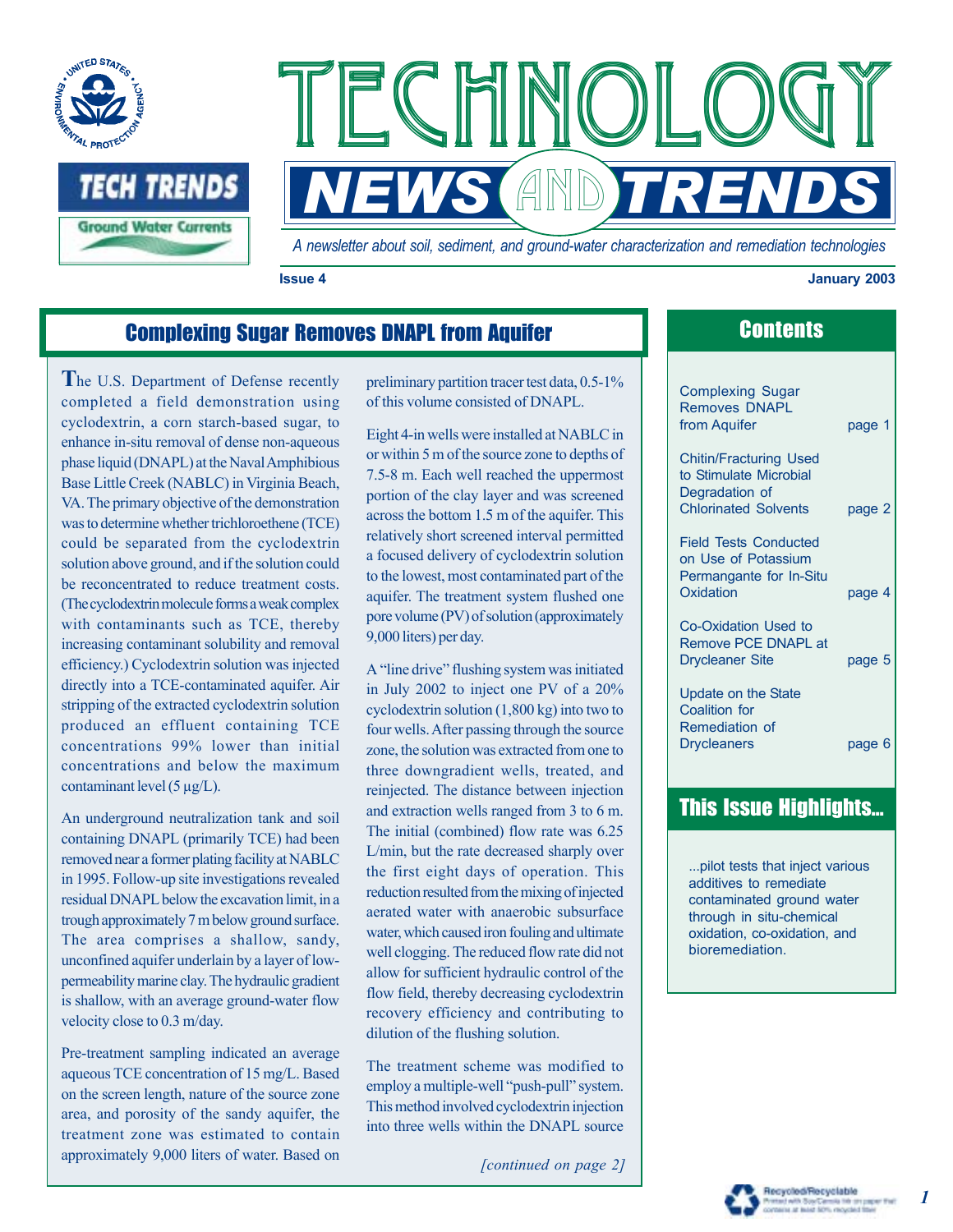#### *[continued from page 1]*

zone. After all cyclodextrin solution was injected, it was extracted through the same wells, treated through air stripping, and stored in commercial holding tanks. The recovered solution, which contained an average of 11% cyclodextrin, was used in the next push-pull cycle by adding 40% cyclodextrin stock solution to obtain the appropriate volume of 20% flushing solution. Sampling data collected from a well during the initial push-pull test (Figure 1) represent similar results achieved during subsequent tests involving varied pumping rates and well constellations over longer durations. From July through August, approximately 5 kg of TCE were removed during three push-pull tests.

Preliminary results indicate that approximately 50% of the estimated DNAPL volume in the subsurface was removed during the demonstration. On a per-flushing volume basis, cyclodextrin enhanced removal of DNAPL 9-12 times more effectively than a (theoretical) conventional pump and treat system. Direct field comparison demonstrated that the push-pull system outperformed the line drive system by flushing 48% less cyclodextrin to remove 127% more TCE mass.

Project researchers estimate that the use of cyclodextrin adds \$2,000 - \$4,000 per kilogram of TCE removed through pump and treat technology. Under the Environmental Security Technology Certification Program, which sponsored this demonstration, a detailed cost and performance assessment is being developed to compare this technology with other innovative technologies for remediating contaminated ground water and soil.

*Contributed by Thomas Boving, University of Rhode Island/Department of Geosciences (401-874-7053 or boving@uri.edu) and Dawn Hayes, Naval Facilities Engineering Command/ Atlantic Division (757-322-4792 or* 



*cyclodextrin treatment was enhanced 9- to 12 fold at NABLC when compared to conventional pump and treat technology.* 

# Chitin/Fracturing Used to Stimulate Microbial Degradation of Chlorinated Solvents

**T**he National Science Foundation sponsored a pilot-scale field test of enhanced bioremediation at the Distler Brickyard site near Louisville, KY, from October 2001 to January 2002. The pilot test technology combined the use of hydraulic fracturing ("fracing") with anaerobic bioremediation enhanced by the addition of chitin, a solid, natural polymeric organic material consisting of shrimp and crab shells. The primary objectives of the field test were to determine if fracing would enhance the geologic formation's permeability and if the addition of chitin would impact the aquifer's geochemistry in ways conducive to anaerobic reductive dechlorination (ARD). Field data indicate that active ARD of trichloroethene (TCE) continues to occur in the treatment area as a result of chitin/ fracing.

*hayesdm@efdlant.navfac.navy.mil)* and 500 µg/L, respectively. The underlying [continued on page 3] As a result of past waste-handling activities, ground water at the Distler Brickyard site contains TCE and *cis*-1,2-dichloroethene (DCE) at concentrations reaching nearly 100

stratigraphy consists of approximately 40 ft of silty-sand and silty-clay overlaying shale bedrock. The ground-water table is approximately 30 ft below ground surface (bgs). Horizontal hydraulic conductivities range from  $10^{-8}$  to  $10^{-4}$  cm/sec. Although monitoring data indicate that natural biodegradation via ARD was occurring, the rate and extent of ARD reactions are limited by a lack of sufficient electron donor and the low permeability of the formation. Earlier laboratory studies conducted by the University of Illinois at Urbana/Champaign (UIUC) demonstrated that chitin produces volatile fatty acids (VFAs) shown to be highquality electron donors for ARD.

Hydraulic fracturing was conducted at the Distler Brickyard through a single borehole within the contaminant source area, near the bedrock surface. By injecting sand slurry with chitin, three sets of highly permeable fractures were created in the borehole at depths of 25, 33, and 38 ft bgs. Approximately 250 gallons of the (1:4 ratio) chitin/sand slurry were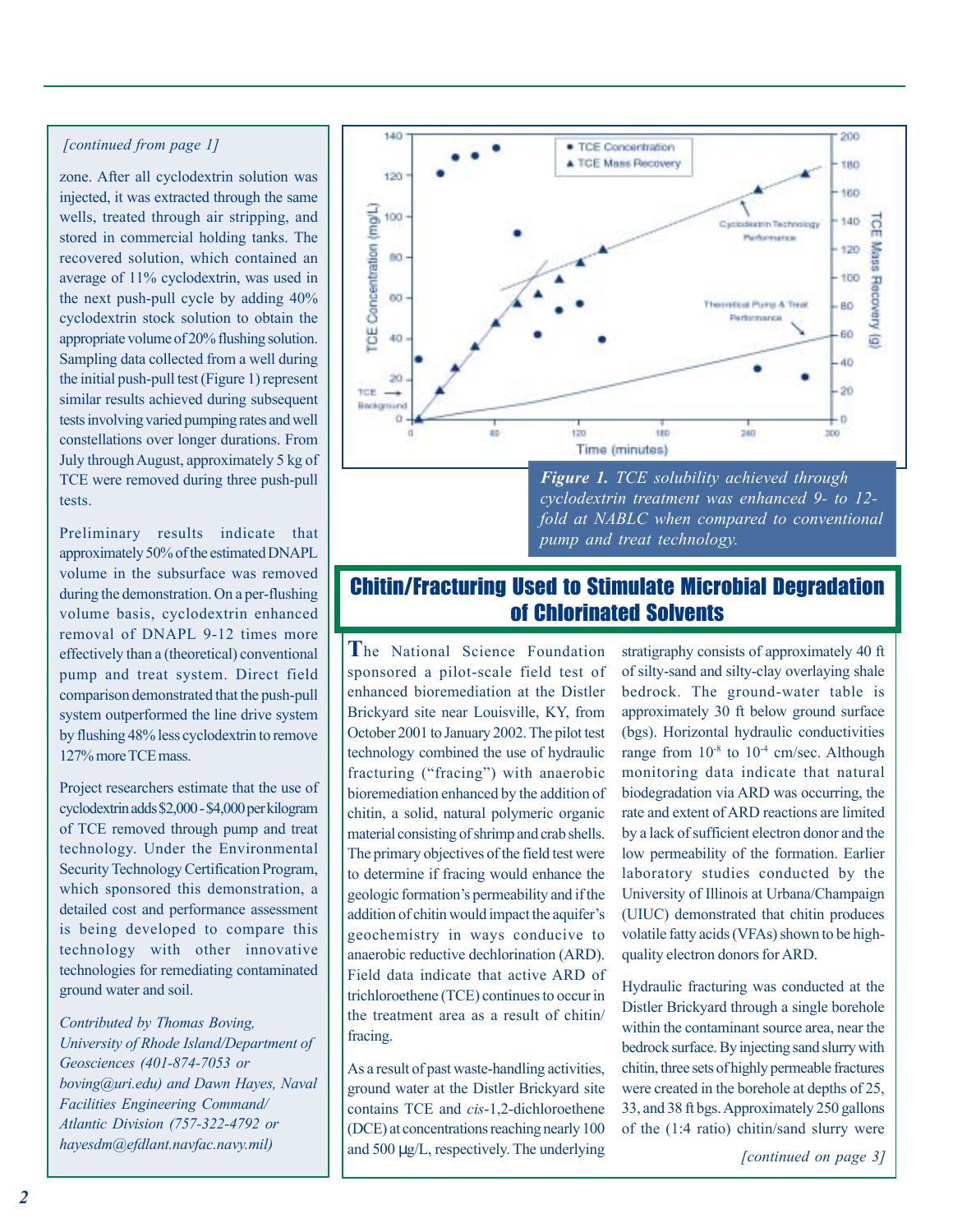### *[continued from page 2]*

delivered into each frac. The borehole subsequently was completed as a monitoring well.

The hydrologic system evaluation included tiltmeter monitoring to measure the orientation of fractures, pre- and post-fracing slug tests, and a pumping test. Results indicated that fracing produced a network of three permeable zones with a modeled effective radius of 4 ft for the uppermost frac (within the silt/sand unit) and 13 ft for the two lower fracs (within the silt/clay unit). As anticipated, the extent of fracture propagation depended upon the site's lithology, degree of soil consolidation, presence and orientation of bedding planes, and presence of geologic heterogeneities. Despite the heterogenous propagation of fractures, the pumping test showed that all four of the monitoring wells were in direct hydraulic connection with the fracing well.

Ground-water sampling in the fracing well and surrounding monitoring wells was conducted to determine the effect of chitin emplacement on the electron donor concentrations, oxidation-reduction (redox) conditions, and ARD. The breakdown of chitin as an electron donor was measured by the production of individual VFAs such as acetate, propionate, isobutyrate, butyrate, isovalerate, and formate. Monitoring well data showed that the dominant VFAs produced from chitin were acetate and butyrate, which reached maximum concentrations of greater than 600 and 300 mg/L, respectively. Acetate concentrations of greater than 200 mg/L persisted in the treatment cell nine months following chitin emplacement.

Pilot test results indicated that conditions became more reducing following chitin

*Figure 2. Chitin/fracing at the Distler Brickyard site resulted in significant break-down of cis*-*1,2-DCE within nine months.* 

emplacement. Redox conditions were assessed using concentrations of ferrous iron, sulfate, and methane. Strong methanogenic conditions, which are required for successful ARD, were indicated by the increased concentrations of methane and ferrous iron and by the absence of sulfate. Ferrous iron concentrations increased and sulfate dropped within the first month after chitin emplacement, indicating an immediate impact to redox conditions. Methane concentrations began increasing steadily approximately two months after chitin emplacement and reached up to 12,000 µg/L within nine months.

Concentrations of TCE and breakdown products *cis-*1,2-DCE, vinyl chloride, and ethene were monitored to further evaluate the ARD process (Figure 2). Data indicated an initial decrease in *cis*-1,2-DCE following chitin emplacement, followed by a three-month rebound. In contrast, ethene concentrations initially increased but subsequently decreased. (These trends may be attributed to higher ground-water levels and dilution effects.) After nine months, however, *cis*-1,2- DCE concentrations dropped below detection (5 µg/L), and a nearly stoichiometric increase in ethene concentrations was observed.

These results indicate the persistence of ARD reactions as long as nine months after chitin emplacement. Overall concentrations of chloroethene contaminants in the source area decreased to or below maximum contaminant levels (MCLs) in three of the five wells within nine months. TCE and *cis*-1,2-DCE concentrations in the remaining wells decreased from a maximum of 59 µg/L to 11 µg/L and 450 to 99 µg/L, respectively.

Region 4 of the U.S. EPA, which provided analytical services and technical assistance, estimates a cost of \$140,000 for implementing this pilot project. Full-scale application of chitin/fracing technology at the Distler Brickyard during 2003 will focus on evaluating the technology's costeffectiveness, achieving adequate distribution of chitin in-situ, and evaluating the long-term performance of chitin as a slow-release electron donor for ARD of chloroethene contaminants in lowpermeability systems.

*Contributed by Femi Akindele, EPA Region 4 (404-562-8809 or akindele.femi@epa.gov), Kent Sorenson Ph.D., North Wind Environmental, Inc. (208-557-7829 or ksorenson@nwindenv.com), and Jennifer Martin, North Wind Environmental, Inc. (317-920-8518 or jmartin@nwindenv.com)* 

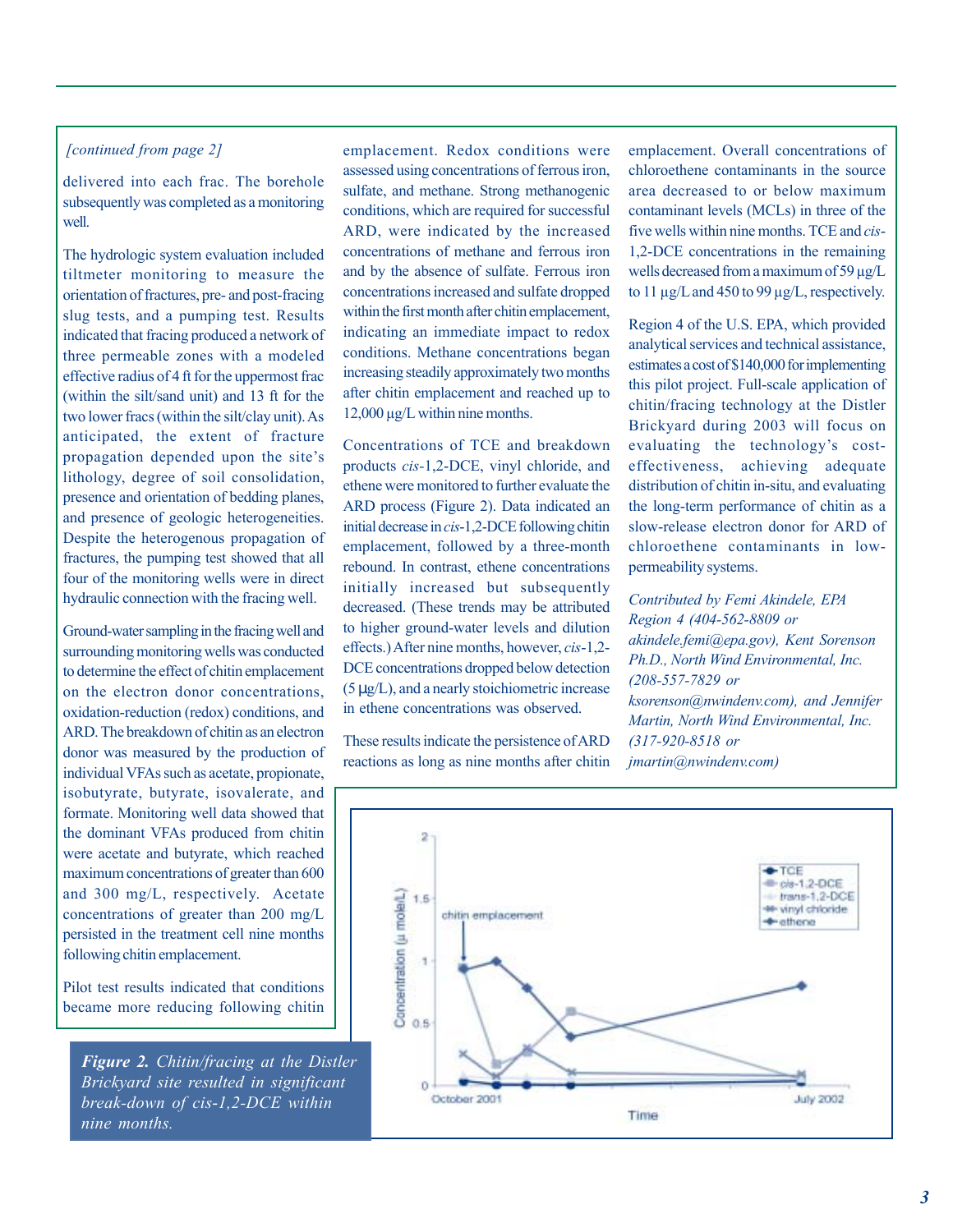## Field Tests Conducted on Use of Potassium Permangante for In-Situ Oxidation

**T**he U.S. Air Force (USAF) is collaborating with researchers from the University of Arizona and Raytheon to study the effectiveness of large-volume injections of potassium permanganate  $(KMNO<sub>4</sub>)$  solution for remediating ground-water contamination sources. In-situ oxidation (ISO) field studies were conducted recently at Air Force Plant 44 (AFP 44), located within the Tucson Airport Area Superfund site in Tucson, AZ, as part of extensive efforts to remove trichloroethene (TCE) and 1,1-dichloroethene (DCE) from the aquifer as dense non-aqueous phase liquid (DNAPL). A two-square-mile pump and treat system has operated at the facility since 1987, and soil vapor extraction (SVE) and dual-phase extraction systems were added in 1995 for source control at five former disposal sites. Based on the field study results, ISO using  $KMNO<sub>4</sub>$  will be implemented on a larger scale in 2003 as a follow-up technology to SVE.

AFP 44 is located in the central part of the Tucson Basin. The area is underlain by unconsolidated to semi-consolidated alluvial basin fill sediments consisting of thin (less than 20-ft-thick) permeable beds of sand and gravel separated by thick, low-permeability beds of sandy clay and clay. Ground water in the area occurs under semi-confined conditions at depths of 135-150 ft below ground surface (bgs). Transmissivities in test locations are on the order of 10,000-50,000 gal/ day/ft.

Two methods of  $K M NO<sub>4</sub>$  injection were compared during the study. In August 2001, 15,000 gallons of  $2\%$  KMNO<sub>4</sub> solution (2,500 lbs of  $KMNO<sub>4</sub>$ ) were injected into the subsurface in an area known as "Site 2." The solution was injected into the vadose zone above a fine-grained unit, 20-30 feet above the water table. The injection was designed to provide a vertical flood allowing the solution to migrate laterally in the unsaturated permeable zone along the top of the fine-

*Figure 3. Fine-grained clay and silt prevented complete distribution of KMnO4 through vertical flooding at AFP 44 Site 2.* 

grained unit suspected to contain the DNAPL, and then downward through this unit and into the ground water (Figure 3).

At "Site 3,"  $12,000$  gallons of the solution  $(2,000)$ lbs of  $KMNO_4$ ) were injected directly into the ground water at depths of 140-160 ft bgs, within a permeable sand and gravel bed bounded by low-permeability, fine-grained units. This injection was intended to provide a horizontal flood, allowing the solution to migrate horizontally and to contact the TCE and DCE DNAPL in the lower portion of the overlying fine-grained unit.

Nine and twelve wells were used at Sites 2 and 3, respectively, to monitor ground water for six months. Monitoring parameters included TCE, DCE, chromium, major anions and cations, pH, temperature, conductivity, and oxygen reduction potential. (Chromium monitoring was performed due to the trace amounts of chromium present in potassium permanganate and the possibility of mobilizing trivalent chromium potentially present in the aquifer.) The characteristic purple color of KMNO<sub>4</sub> served as the most useful indicator of its presence; KMNO, concentrations as low as 10 mg/L could be detected on color alone. Movement of  $KMO<sub>4</sub>$  solution within the aquifer was controlled by pumping ground water from selected wells to induce the flow of injected solution toward the wells.

Bench-scale testing prior to field injections indicated that  $KMO<sub>4</sub>$  concentrations of 50 mg/Lor more could oxidize TCE.To determine the effectiveness of breakdown reactions under site conditions, tests were performed using TCE-contaminated ground water in columns containing AFP 44 aquifer material derived from a site core. Testing indicated that aquifer materials did not inhibit the TCE breakdown reaction.

Field study results showed that distribution of the KMNO<sub>4</sub> was most effective at Site 3, where solution was injected directly into the aquifer and spread through horizontal flow. Ten of the 12 wells were impacted by  $KMO<sub>4</sub>$ concentrations greater than 50 mg/L. At Site 2, however, much of the solution remained absorbed to the fine-grained unit above the water table and only three of the wells were impacted.

Results indicated that all impacted wells experienced reductions in TCE concentrations during the period when active KMNO<sub>4</sub> ISO was observed, with some wells experiencing a 100% reduction. DCE, where present, also decreased in concentration. The period of time when the active KMNO<sub>4</sub>. was present varied among wells, with active solution residing in some wells for up to six months. Three months after injection, TCE

*<sup>[</sup>continued on page 5]* 

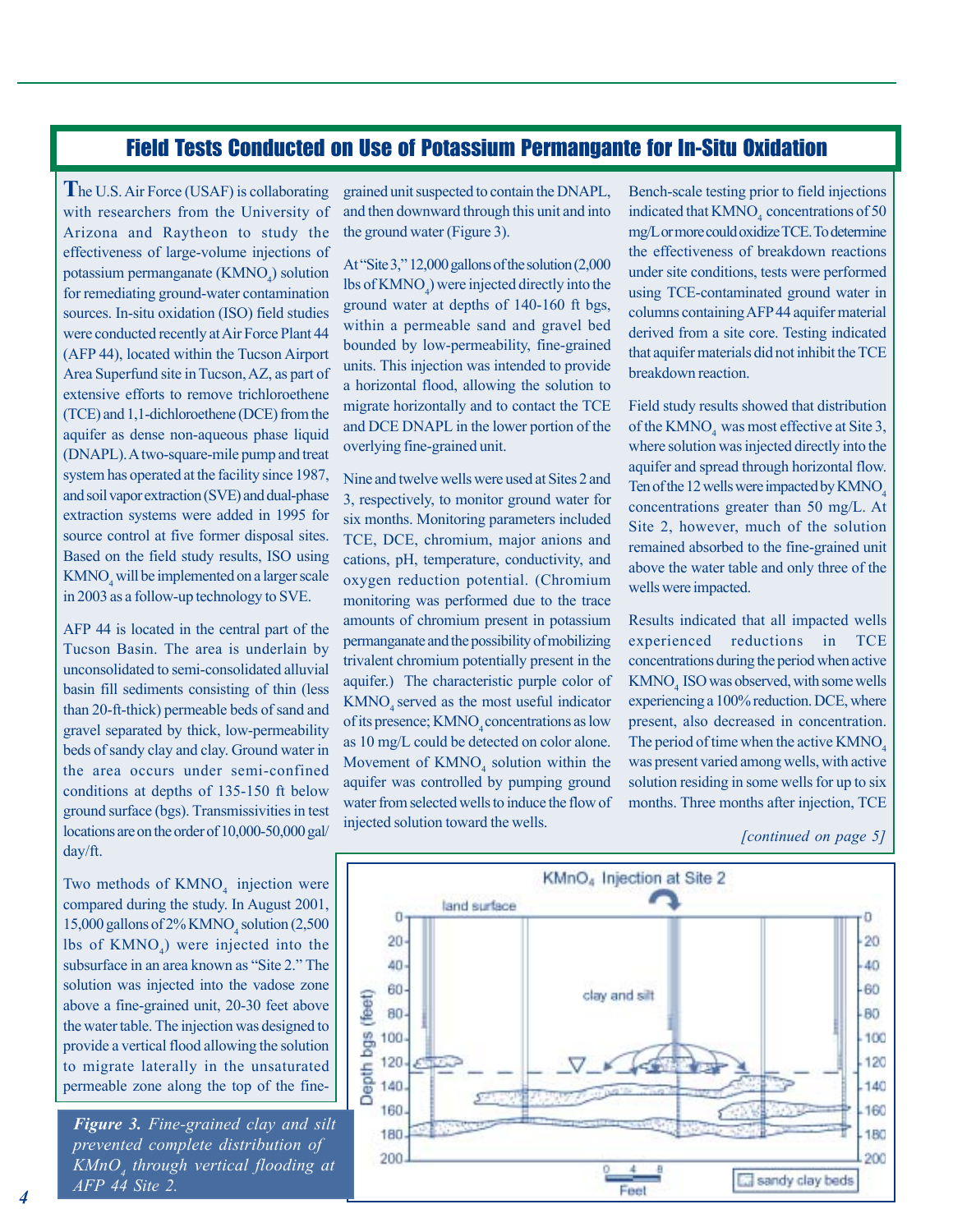#### *[continued from page 4]*

concentrations in most wells began to rebound as a result of contaminated ground water migration into the study area from upgradient contamination zones. Most of the impacted wells continued to experience rebound over the following three months, but TCE concentrations remained lower than pretest concentrations. Average pre-test TCE concentrations in two benchmark wells at Site 2 ranged from 900 to 1,200 µg/l, while average pre-test TCE concentrations in three benchmark wells at Site 3 ranged from 90 to 475 µg/l range. Sampling data collected from these wells 12 months after the injections indicated concentrations had decreased approximately 65% at Site 2 and 30-70% at Site 3.

Since previous studies at Site 3 suggested that full rebound of TCE and DCE concentrations would occur within 20 days of injection if no TCE DNAPL had been oxidized, the extended period of rebound observed during these field tests indicated DNAPL was destroyed in the treated areas. Field results showed that the  $KMNO_4$  solution remained viable in the aquifer for up to six months, in contrast to the two months predicted by bench-scale tests. The unusual persistence of the  $KMNO<sub>4</sub>$  solution was attributed partially to the low organic carbon content of soil at AFP 44. Although benchscale tests also suggested that  $MnO<sub>2</sub>$ precipitation may cause a loss of soil permeability, no loss was encountered. Chromium concentrations were found to decline as  $KMNO<sub>4</sub>$  was consumed and as ground water returned to a lower redox potential.

This study cost approximately \$125,000, including  $$9,000$  for KMNO<sub>4</sub>. Field experiences suggest that a similar injection could be implemented for approximately \$35,000 by eliminating unnecessary field monitoring and sample analysis. Researchers

concluded that a combination of vertical flood and horizontal flow injection methods are needed to remediate the source area completely.

In December 2002, the USAF initiated an expanded injection test involving both vertical and horizontal flooding with KMNO<sub>4</sub> solution across the entirety of Site 2, into both the vadose zone and aquifer. Located at the upgradient end of the TCE plume, Site 2 is expected to produce unambiguous test results due to the absence of TCEcontaminated ground water migration. Modifications to the technology will include vertical flooding using greater volumes of more dilute solutions injected into multiple wells.

*Contributed by John Doepker, USAF (937-255-1972 or john.doepker@wpafb.af.mil) and Timothy Allen, Raytheon (520-794-9450 or tjallen@raytheon.com)* 

## Co-Oxidation Used to Remove PCE DNAPL at Drycleaner Site

**T**he Florida Department of Environmental Protection (FDEP) is conducting pilot tests to remediate contaminated ground water at a drycleaning facility in Jacksonville, FL. Following the limited success of in-situ chemical oxidation (ISCO) testing at this site, co-oxidation technology is being tested to improve remedial effectiveness, reduce cleanup costs, and accelerate overall cleanup.

As a result of past releases of tetrachloroethene (PCE), dense nonaqueous phase liquid (DNAPL) exists immediately adjacent to the drycleaning facility in a source area located 10-15 feet below ground surface (bgs). The dissolved-phase plume emanating from the source extends across an area of approximately 670 by 150 feet. The site is underlain primarily by sandy soil with interbedded layers of silt and clay. Within these units, the measured hydraulic conductivity is approximately 5 ft/day. The water table is approximately 6 feet bgs, and the hydraulic gradient is 0.01 ft/ft.

From September 1999 through December 2000, ISCO tests were conducted by injecting potassium permanganate  $(KMnO<sub>4</sub>)$  directly into the DNAPL zone (10-15 ft bgs). A total of  $4,000$  pounds of  $KMnO<sub>4</sub>$  was injected through screened wells into the source area during four 3-week events. Results indicated an initial reduction of dissolved-phase PCE concentrations, followed by consistent PCE rebound in source area monitoring wells. Rebound was attributed to limitations in pore diffusion and interfacial mass transfer between the DNAPL and ground water.

The pilot was modified to incorporate in-situ co-oxidation technology. Co-oxidation was selected due to its ability to:

- 3 Employ a co-solvent for addressing mass transport limitations,
- 3 Reduce the solvent's aqeuous concentration, thereby maximizing the rate of chemical oxidation,

*[continued on page 6]* 

## Contact Us

*Technology News and Trends*  **is on the NET!** 

**View, download, subscribe, and unsubscribe at:** 

> <http://www.epa.gov/tio> <http://clu-in.org>

*Technology News and Trends*  welcomes readers' comments and contributions. Address correspondence to:

Ann Eleanor Technology Innovation Office (5102G) U.S. Environmental Protection Agency Ariel Rios Building 1200 Pennsylvania Ave, NW Washington, DC 20460 Phone: 703-603-7199 Fax: 703-603-9135